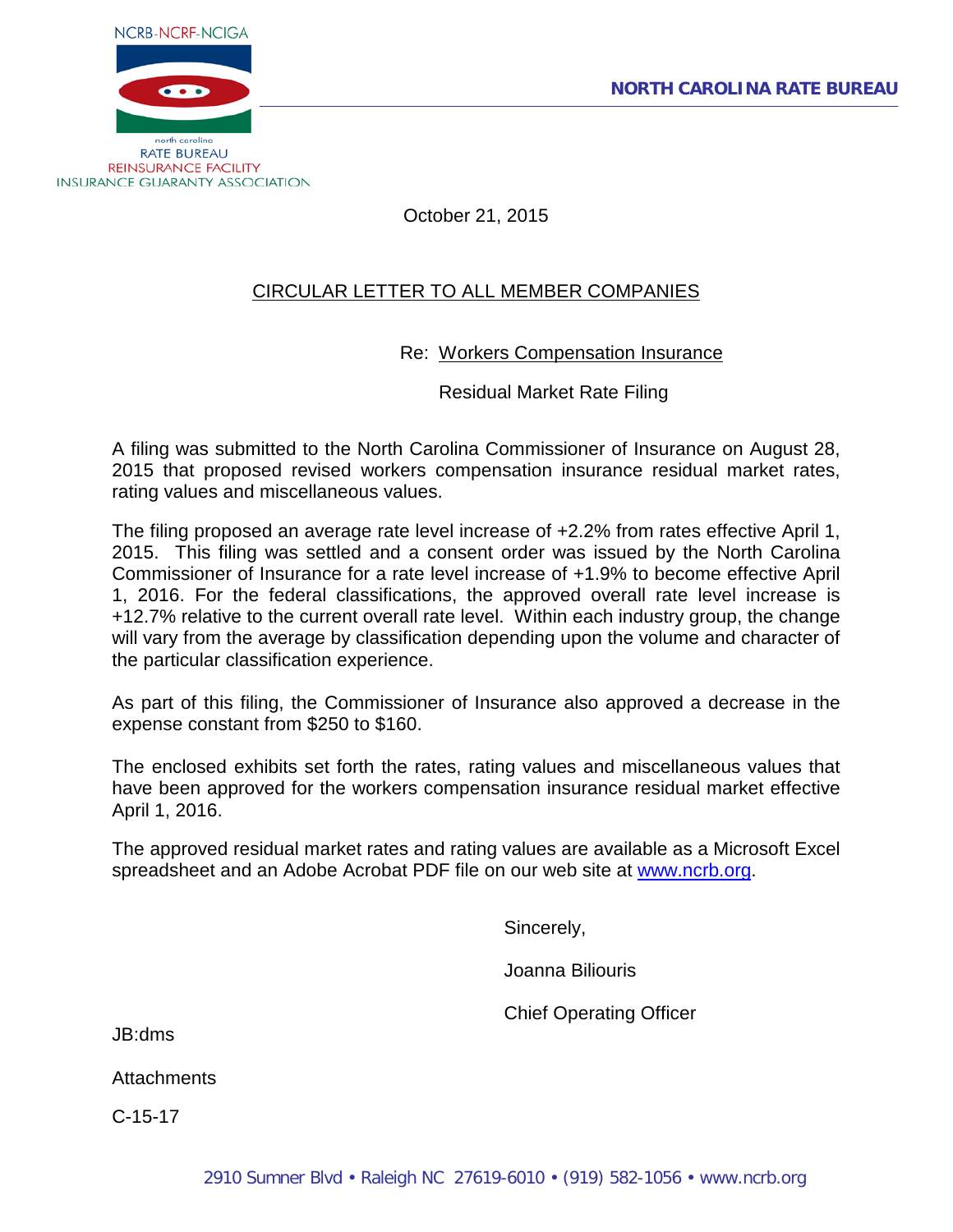#### WORKERS COMPENSATION AND EMPLOYERS LIABILITY **NORTH CAROLINA**<br>Exhibit III **Page S1 Exhibit III Page S1**

|              |                          |                                   |                   |                   |              | <b>APPLICABLE TO ASSIGNED RISK POLICIES ONLY</b> |             |            |              |                |                          |                          |               |              |
|--------------|--------------------------|-----------------------------------|-------------------|-------------------|--------------|--------------------------------------------------|-------------|------------|--------------|----------------|--------------------------|--------------------------|---------------|--------------|
| <b>CLASS</b> |                          | <b>MIN</b>                        |                   | D                 | <b>CLASS</b> |                                                  | <b>MIN</b>  |            | D            | <b>CLASS</b>   |                          | <b>MIN</b>               |               | D            |
| <b>CODE</b>  | <b>RATE</b>              | <b>PREM</b>                       | <b>ELR</b>        | <b>RATIO</b>      | <b>CODE</b>  | <b>RATE</b>                                      | <b>PREM</b> | <b>ELR</b> | <b>RATIO</b> | <b>CODE</b>    | <b>RATE</b>              | <b>PREM</b>              | <b>ELR</b>    | <b>RATIO</b> |
| 0005         | 7.12                     | 1500                              | 1.58              | 0.30              | 2002         | 4.87                                             | 1134        | 1.13       | 0.33         | 2702           | 47.14                    | 1500                     | 7.79          | 0.21         |
|              | 5.74                     |                                   |                   |                   | 2003         | 8.24                                             |             | 1.82       | 0.30         |                |                          | 1500                     |               |              |
| 0008         |                          | 1308                              | 1.21<br>2.96      | 0.27<br>0.24      | 2014         |                                                  | 1500        | 1.80       |              | 2705X*<br>2709 | 175.46<br>20.82          |                          | 34.19<br>4.06 | 0.24         |
| 0016         | 15.08                    | 1500                              |                   |                   |              | 9.18                                             | 1500        |            | 0.24         |                |                          | 1500                     |               | 0.24         |
| 0034         | 8.95                     | 1500                              | 1.98              | 0.30              | 2016         | 4.21                                             | 1002        | 0.96       | 0.33         | 2710           | 20.82                    | 1500                     | 3.84          | 0.21         |
| 0035         | 5.08                     | 1176                              | 1.17              | 0.33              | 2021         | 4.21                                             | 1002        | 0.89       | 0.27         | 2714           | 9.36                     | 1500                     | 2.15          | 0.33         |
| 0036         | 9.62                     | 1500                              | 2.14              | 0.30              | 2039         | 5.36                                             | 1232        | 1.23       | 0.33         | 2727X          | 21.76                    | 1500                     | 4.23          | 0.24         |
| 0037         | 8.52                     | 1500                              | 1.80              | 0.27              | 2041         | 5.94                                             | 1348        | 1.37       | 0.33         | 2731           | 8.19                     | 1500                     | 1.60          | 0.24         |
| 0042         | 10.46                    | 1500                              | 2.20              | 0.27              | 2065         | 7.04                                             | 1500        | 1.56       | 0.30         | 2735           | 9.97                     | 1500                     | 2.30          | 0.33         |
| 0050         | 13.70                    | 1500                              | 3.02              | 0.30              | 2070         | 10.94                                            | 1500        | 2.41       | 0.30         | 2759           | 12.17                    | 1500                     | 2.80          | 0.33         |
| 0059D        | 0.87                     | $\overline{\phantom{a}}$          | 0.07              | 0.21              | 2081         | 5.82                                             | 1324        | 1.29       | 0.30         | 2790           | 3.70                     | 900                      | 0.85          | 0.33         |
|              |                          |                                   |                   |                   |              |                                                  |             |            |              |                |                          |                          |               |              |
| 0065D        | 0.20                     | $\qquad \qquad -$                 | 0.02              | 0.24              | 2089         | 6.02                                             | 1364        | 1.33       | 0.30         | 2791           | $\overline{\phantom{m}}$ | $\qquad \qquad -$        | 1.82          | 0.33         |
| 0066D        | 0.20                     | $\qquad \qquad -$                 | 0.02              | 0.24              | 2095         | 9.39                                             | 1500        | 2.07       | 0.30         | 2797           | 12.91                    | 1500                     | 2.86          | 0.30         |
| 0067D        | 0.20                     | $\qquad \qquad -$                 | 0.02              | 0.24              | 2105         | 7.19                                             | 1500        | 1.66       | 0.33         | 2799           | 9.44                     | 1500                     | 1.96          | 0.27         |
| 0079         | 8.37                     | 1500                              | 1.64              | 0.24              | 2110         | 4.87                                             | 1134        | 1.12       | 0.33         | 2802           | 10.20                    | 1500                     | 2.15          | 0.27         |
| 0083         | 8.06                     | 1500                              | 1.78              | 0.30              | 2111         | 9.82                                             | 1500        | 2.27       | 0.33         | 2812           | $\overline{\phantom{m}}$ | $\overline{\phantom{a}}$ | 1.85          | 0.30         |
|              |                          |                                   |                   |                   |              |                                                  |             |            |              |                |                          |                          |               |              |
| 0106         | 48.60                    | 1500                              | 8.97              | 0.21              | 2112         | 6.89                                             | 1500        | 1.59       | 0.33         | 2835           | 5.56                     | 1272                     | 1.36          | 0.36         |
| 0113         | 11.07                    | 1500                              | 2.45              | 0.30              | 2114         | 4.74                                             | 1108        | 1.09       | 0.33         | 2836           | 4.13                     | 986                      | 1.02          | 0.36         |
| 0170         | 6.96                     | 1500                              | 1.54              | 0.30              | 2121         | 3.34                                             | 828         | 0.74       | 0.30         | 2841           | 7.88                     | 1500                     | 1.82          | 0.33         |
| 0251         | 9.41                     | 1500                              | 2.08              | 0.30              | 2130         | 4.49                                             | 1058        | 1.00       | 0.30         | 2881           | 8.21                     | 1500                     | 2.02          | 0.36         |
| 0400         | 14.72                    | 1500                              | 3.08              | 0.27              | 2131         | 6.33                                             | 1426        | 1.40       | 0.30         | 2883           | 8.34                     | 1500                     | 1.85          | 0.30         |
|              |                          |                                   |                   |                   |              |                                                  |             |            |              |                |                          |                          |               |              |
| 0401         | 23.78                    | Α                                 | 4.39              | 0.21              | 2143         | 5.28                                             | 1216        | 1.22       | 0.33         | 2913           | 4.92                     | 1144                     | 1.21          | 0.36         |
| 0771N        | 1.02                     | $\qquad \qquad -$                 | $\qquad \qquad -$ | $\qquad \qquad -$ | 2157         | 9.06                                             | 1500        | 1.99       | 0.30         | 2915           | 4.97                     | 1154                     | 1.04          | 0.27         |
| 0908P        | 311.00                   | 471                               | 68.42             | 0.30              | 2172         | 3.93                                             | 946         | 0.82       | 0.27         | 2916           | 7.65                     | 1500                     | 1.41          | 0.21         |
| 0913P        | 1426.00                  | 1500                              | 314.42            | 0.30              | 2174         | 7.12                                             | 1500        | 1.64       | 0.33         | 2923           | 4.72                     | 1104                     | 1.08          | 0.33         |
| 0917         | 11.38                    | 1500                              | 2.62              | 0.33              | 2211         | 17.45                                            | 1500        | 3.41       | 0.24         | 2942           | 4.52                     | 1064                     | 1.11          | 0.36         |
|              |                          |                                   |                   |                   |              |                                                  |             |            |              |                |                          |                          |               |              |
| 1005         | 14.87                    | 1500                              | 2.43              | 0.21              | 2220         | 6.20                                             | 1400        | 1.37       | 0.30         | 2960           | 10.64                    | 1500                     | 2.35          | 0.30         |
| 1164         | 14.39                    | 1500                              | 2.36              | 0.21              | 2286         | 3.01                                             | 762         | 0.69       | 0.33         | 3004           | 3.57                     | 874                      | 0.70          | 0.24         |
| 1165XD       | 7.73                     | 1500                              | 1.40              | 0.21              | 2288         | 11.07                                            | 1500        | 2.54       | 0.33         | 3018           | 7.50                     | 1500                     | 1.46          | 0.24         |
| 1320         | 5.03                     | 1166                              | 0.92              | 0.21              | 2300         | 5.26                                             | 1212        | 1.28       | 0.36         | 3022           | 16.66                    | 1500                     | 3.81          | 0.33         |
| 1322         | 20.87                    | 1500                              | 3.82              | 0.21              | 2302         | 4.23                                             | 1006        | 0.94       | 0.30         | 3027           | 5.36                     | 1232                     | 1.04          | 0.24         |
| 1430         | 17.17                    | 1500                              | 3.36              | 0.24              | 2305         | 6.07                                             | 1374        | 1.28       | 0.27         | 3028           | 5.99                     | 1358                     | 1.33          | 0.30         |
| 1438         | 7.98                     | 1500                              | 1.46              | 0.21              | 2361         | 4.46                                             | 1052        | 0.99       | 0.30         | 3030           | 12.40                    | 1500                     | 2.43          | 0.24         |
|              |                          |                                   |                   |                   | 2362         |                                                  |             |            |              |                |                          |                          |               |              |
| 1452         | 6.10                     | 1380                              | 1.19              | 0.24              |              | 3.42                                             | 844         | 0.75       | 0.30         | 3040           | 13.21                    | 1500                     | 2.58          | 0.24         |
| 1463         | 18.85                    | 1500                              | 3.48              | 0.21              | 2380         | 5.48                                             | 1256        | 1.22       | 0.30         | 3041           | 12.09                    | 1500                     | 2.66          | 0.30         |
| 1470         | $\overline{\phantom{0}}$ | $\overline{\phantom{a}}$          | 1.04              | 0.22              | 2386         | 3.44                                             | 848         | 0.79       | 0.33         | 3042           | 7.83                     | 1500                     | 1.64          | 0.27         |
| 1472         | 5.71                     | 1302                              | 1.04              | 0.22              | 2388         | 4.64                                             | 1088        | 1.07       | 0.33         | 3064           | 11.53                    | 1500                     | 2.56          | 0.30         |
| 1473         | $\qquad \qquad -$        | $\hspace{0.1in} - \hspace{0.1in}$ | 1.04              | 0.22              | 2402         | 6.12                                             | 1384        | 1.20       | 0.24         | 3069           | $\overline{\phantom{m}}$ | $\overline{\phantom{a}}$ | 1.42          | 0.30         |
| 1474         | $\overline{\phantom{m}}$ | $\overline{\phantom{a}}$          | 1.04              | 0.22              | 2413         | 5.89                                             | 1338        | 1.30       | 0.30         | 3076           | 6.40                     | 1440                     | 1.42          | 0.30         |
| 1624D        | 7.17                     | 1500                              | 1.30              | 0.21              | 2416         | 5.31                                             | 1222        | 1.18       | 0.30         | 3081D          | 9.62                     | 1500                     | 1.85          | 0.24         |
| 1642         | 5.61                     | 1282                              | 1.09              | 0.24              | 2417         | 3.16                                             | 792         | 0.70       | 0.30         | 3082D          | 7.68                     | 1500                     | 1.48          | 0.24         |
|              |                          |                                   |                   |                   |              |                                                  |             |            |              |                |                          |                          |               |              |
| 1654         | 63.75                    | 1500                              | 12.32             | 0.24              | 2501         | 5.36                                             | 1232        | 1.19       | 0.30         | 3085D          | 9.95                     | 1500                     | 1.91          | 0.24         |
| 1655         | 7.02                     | 1500                              | 1.36              | 0.24              | 2503         | 2.53                                             | 666         | 0.58       | 0.33         | 3110           | 11.07                    | 1500                     | 2.45          | 0.30         |
| 1699         | 8.44                     | 1500                              | 1.65              | 0.24              | 2534         | 3.72                                             | 904         | 0.86       | 0.33         | 3111           | 5.56                     | 1272                     | 1.23          | 0.30         |
| 1701         | 11.17                    | 1500                              | 2.18              | 0.24              | 2570         | 9.34                                             | 1500        | 2.14       | 0.33         | 3113           | 4.18                     | 996                      | 0.92          | 0.30         |
| 1710         | 14.00                    | 1500                              | 2.73              | 0.24              | 2585         | 8.09                                             | 1500        | 1.85       | 0.33         | 3114           | 5.23                     | 1206                     | 1.15          | 0.30         |
|              |                          |                                   |                   |                   |              |                                                  |             |            |              |                |                          |                          |               |              |
| 1741D        | 6.35                     | 1430                              | 0.91              | 0.21              | 2586         | 5.28                                             | 1216        | 1.16       | 0.30         | 3118           | 4.13                     | 986                      | 0.95          | 0.33         |
| 1747         | 4.44                     | 1048                              | 0.86              | 0.24              | 2587         | 6.96                                             | 1500        | 1.59       | 0.33         | 3119           | 1.94                     | 548                      | 0.48          | 0.36         |
| 1748         | 8.78                     | 1500                              | 1.72              | 0.24              | 2589         | 4.69                                             | 1098        | 1.04       | 0.30         | 3122           | 3.88                     | 936                      | 0.90          | 0.33         |
| 1803D        | 19.54                    | 1500                              | 3.30              | 0.21              | 2600         | 5.99                                             | 1358        | 1.37       | 0.33         | 3126           | 5.41                     | 1242                     | 1.20          | 0.30         |
| 1852D        | 5.07                     | 1174                              | 0.82              | 0.20              | 2623         | 13.95                                            | 1500        | 2.94       | 0.27         | 3131           | 3.42                     | 844                      | 0.76          | 0.30         |
|              |                          |                                   |                   |                   |              |                                                  |             |            |              |                |                          |                          |               |              |
| 1853         | 3.01                     | 762                               | 0.63              | 0.27              | 2651         | 3.83                                             | 926         | 0.88       | 0.33         | 3132           | 6.10                     | 1380                     | 1.35          | 0.30         |
| 1860         | 4.08                     | 976                               | 0.93              | 0.33              | 2660         | 5.10                                             | 1180        | 1.18       | 0.33         | 3145           | 4.11                     | 982                      | 0.91          | 0.30         |
| 1924         | 5.03                     | 1166                              | 1.16              | 0.33              | 2670         | 3.27                                             | 814         | 0.80       | 0.36         | 3146           | 5.03                     | 1166                     | 1.11          | 0.30         |
| 1925         | 6.96                     | 1500                              | 1.47              | 0.27              | 2683         | 2.63                                             | 686         | 0.61       | 0.33         | 3169           | 7.35                     | 1500                     | 1.62          | 0.30         |
| 2001         | $\overline{\phantom{a}}$ | $\overline{\phantom{a}}$          | 1.82              | 0.30              | 2688         | 7.27                                             | 1500        | 1.67       | 0.33         | 3175           | 8.65                     | 1500                     | 1.92          | 0.30         |

*Effective April 1, 2016*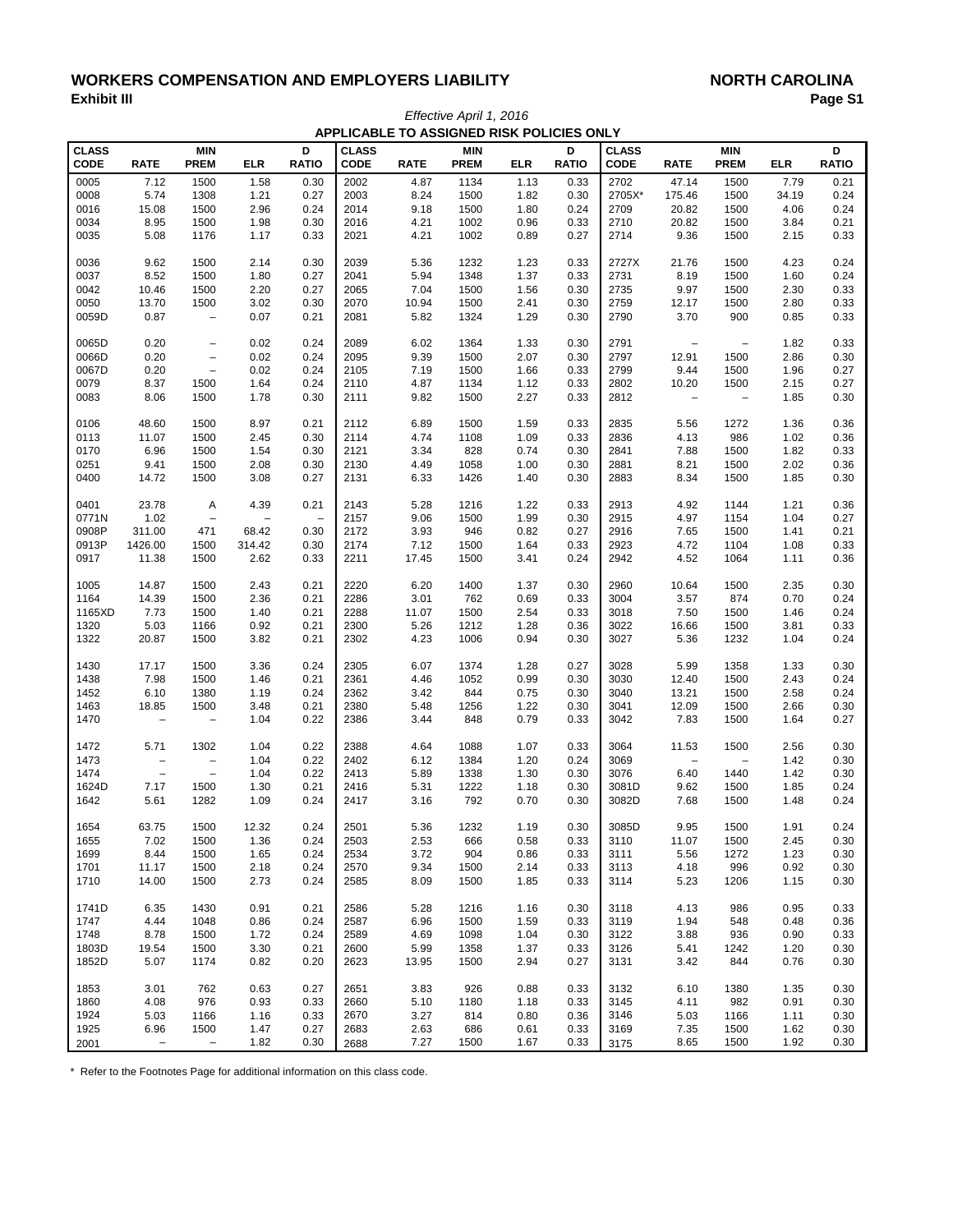#### WORKERS COMPENSATION AND EMPLOYERS LIABILITY<br>Exhibit III Page S2 **Exhibit III Page S2** *Effective April 1, 2016*

|                      |                          |                           |            |                   |                             | APPLICABLE TO ASSIGNED RISK POLICIES ONLY |                           |            |                   |                      |                   |                           |            |                   |
|----------------------|--------------------------|---------------------------|------------|-------------------|-----------------------------|-------------------------------------------|---------------------------|------------|-------------------|----------------------|-------------------|---------------------------|------------|-------------------|
| <b>CLASS</b><br>CODE | <b>RATE</b>              | <b>MIN</b><br><b>PREM</b> | <b>ELR</b> | D<br><b>RATIO</b> | <b>CLASS</b><br><b>CODE</b> | <b>RATE</b>                               | <b>MIN</b><br><b>PREM</b> | <b>ELR</b> | D<br><b>RATIO</b> | <b>CLASS</b><br>CODE | <b>RATE</b>       | <b>MIN</b><br><b>PREM</b> | <b>ELR</b> | D<br><b>RATIO</b> |
| 3179                 | 3.52                     | 864                       | 0.81       | 0.33              | 3830                        | 2.55                                      | 670                       | 0.54       | 0.27              | 4470                 | 4.52              | 1064                      | 1.00       | 0.30              |
| 3180                 | 4.34                     | 1028                      | 1.00       | 0.33              | 3851                        | 8.27                                      | 1500                      | 1.90       | 0.33              | 4484                 | 5.15              | 1190                      | 1.14       | 0.30              |
| 3188                 | 2.81                     | 722                       | 0.64       | 0.33              | 3865                        | 4.39                                      | 1038                      | 1.09       | 0.36              | 4493                 | 5.00              | 1160                      | 1.10       | 0.30              |
| 3220                 | 3.85                     | 930                       | 0.85       | 0.30              | 3881                        | 9.34                                      | 1500                      | 2.06       | 0.30              | 4511                 | 0.99              | 358                       | 0.21       | 0.27              |
| 3223                 | 6.86                     | 1500                      | 1.68       | 0.36              | 4000                        | 10.51                                     | 1500                      | 1.93       | 0.21              | 4557                 | 5.87              | 1334                      | 1.35       | 0.33              |
| 3224                 | 7.45                     | 1500                      | 1.69       | 0.33              | 4021                        | 9.85                                      | 1500                      | 1.93       | 0.24              | 4558                 | 2.86              | 732                       | 0.63       | 0.30              |
| 3227                 | 7.04                     | 1500                      | 1.61       | 0.33              | 4024D                       | 6.43                                      | 1446                      | 1.24       | 0.24              | 4561                 | $\qquad \qquad -$ | $\qquad \qquad -$         | 0.83       | 0.27              |
| 3240                 | 5.79                     | 1318                      | 1.34       | 0.33              | 4034                        | 12.30                                     | 1500                      | 2.41       | 0.24              | 4568                 | 4.69              | 1098                      | 0.92       | 0.24              |
| 3241                 | 6.35                     | 1430                      | 1.40       | 0.30              | 4036                        | 4.95                                      | 1150                      | 0.96       | 0.24              | 4581                 | 1.63              | 486                       | 0.30       | 0.21              |
| 3255                 | 5.33                     | 1226                      | 1.30       | 0.36              | 4038                        | 6.68                                      | 1496                      | 1.63       | 0.36              | 4583                 | 12.96             | 1500                      | 2.40       | 0.21              |
| 3257                 | 7.19                     | 1500                      | 1.59       | 0.30              | 4053                        | 3.93                                      | 946                       | 0.87       | 0.30              | 4611                 | 1.35              | 430                       | 0.31       | 0.33              |
| 3270                 | 5.99                     | 1358                      | 1.33       | 0.30              | 4061                        | 5.61                                      | 1282                      | 1.28       | 0.33              | 4635                 | 6.40              | 1440                      | 1.06       | 0.21              |
| 3300                 | 6.96                     | 1500                      | 1.55       | 0.30              | 4062                        | 5.23                                      | 1206                      | 1.15       | 0.30              | 4653                 | 4.52              | 1064                      | 1.04       | 0.33              |
| 3303                 | 8.06                     | 1500                      | 1.85       | 0.33              | 4101                        | 6.51                                      | 1462                      | 1.37       | 0.27              | 4665                 | 14.34             | 1500                      | 2.80       | 0.24              |
| 3307                 | 7.35                     | 1500                      | 1.62       | 0.30              | 4109                        | 1.02                                      | 364                       | 0.24       | 0.33              | 4670                 | 15.89             | 1500                      | 3.13       | 0.24              |
| 3315                 | 10.41                    | 1500                      | 2.39       | 0.33              | 4110                        | 2.27                                      | 614                       | 0.50       | 0.30              | 4683                 | 9.21              | 1500                      | 2.03       | 0.30              |
| 3334                 | 8.93                     | 1500                      | 1.96       | 0.30              | 4111                        | 3.19                                      | 798                       | 0.73       | 0.33              | 4686                 | 4.77              | 1114                      | 0.93       | 0.24              |
| 3336                 | 6.07                     | 1374                      | 1.18       | 0.24              | 4112                        | $\frac{1}{2}$                             | $\overline{\phantom{a}}$  | 0.50       | 0.30              | 4692                 | 1.25              | 410                       | 0.29       | 0.33              |
| 3365                 | 14.31                    | 1500                      | 2.79       | 0.24              | 4113                        | 4.31                                      | 1022                      | 0.94       | 0.29              | 4693                 | 2.14              | 588                       | 0.47       | 0.30              |
| 3372                 | 7.63                     | 1500                      | 1.60       | 0.27              | 4114                        | 7.55                                      | 1500                      | 1.66       | 0.30              | 4703                 | 4.34              | 1028                      | 0.95       | 0.30              |
| 3373                 | 9.57                     | 1500                      | 2.11       | 0.30              | 4130                        | 8.09                                      | 1500                      | 1.79       | 0.30              | 4717                 | 4.77              | 1114                      | 1.17       | 0.36              |
| 3383                 | 2.50                     | 660                       | 0.57       | 0.33              | 4131                        | 9.85                                      | 1500                      | 2.27       | 0.33              | 4720                 | 3.57              | 874                       | 0.79       | 0.30              |
| 3385                 | 1.89                     | 538                       | 0.43       | 0.33              | 4133                        | 4.08                                      | 976                       | 0.94       | 0.33              | 4740                 | 6.22              | 1404                      | 1.21       | 0.24              |
| 3400                 | 6.51                     | 1462                      | 1.37       | 0.27              | 4149                        | 1.33                                      | 426                       | 0.33       | 0.36              | 4741                 | 5.00              | 1160                      | 1.10       | 0.30              |
| 3507                 | 4.97                     | 1154                      | 1.10       | 0.30              | 4150                        | $\overline{\phantom{0}}$                  | $\overline{\phantom{0}}$  | 0.33       | 0.36              | 4751                 | 6.66              | 1492                      | 1.31       | 0.24              |
| 3515                 | 4.29                     | 1018                      | 0.95       | 0.30              | 4206                        | 5.56                                      | 1272                      | 1.22       | 0.30              | 4771N                | 5.77              | 1500                      | 0.96       | 0.21              |
| 3516                 | $\overline{\phantom{a}}$ | $\overline{\phantom{a}}$  | 0.95       | 0.30              | 4207                        | 3.72                                      | 904                       | 0.72       | 0.24              | 4777                 | 9.67              | 1500                      | 1.59       | 0.21              |
| 3548                 | 2.93                     | 746                       | 0.65       | 0.30              | 4239                        | 6.76                                      | 1500                      | 1.32       | 0.24              | 4825                 | 2.45              | 650                       | 0.48       | 0.24              |
| 3559                 | 4.92                     | 1144                      | 1.09       | 0.30              | 4240                        | 4.36                                      | 1032                      | 1.00       | 0.33              | 4828                 | 3.65              | 890                       | 0.76       | 0.27              |
| 3574                 | 1.53                     | 466                       | 0.35       | 0.33              | 4243                        | 4.36                                      | 1032                      | 0.96       | 0.30              | 4829                 | 3.19              | 798                       | 0.59       | 0.21              |
| 3581                 | 2.24                     | 608                       | 0.52       | 0.33              | 4244                        | 4.36                                      | 1032                      | 0.96       | 0.30              | 4902                 | 7.45              | 1500                      | 1.70       | 0.33              |
| 3612                 | 4.95                     | 1150                      | 1.04       | 0.27              | 4250                        | 4.16                                      | 992                       | 0.92       | 0.30              | 4923                 | 2.07              | 574                       | 0.45       | 0.30              |
| 3620                 | 11.81                    | 1500                      | 2.32       | 0.24              | 4251                        | 4.72                                      | 1104                      | 1.04       | 0.30              | 5020                 | 16.33             | 1500                      | 3.19       | 0.24              |
| 3629                 | 3.75                     | 910                       | 0.86       | 0.33              | 4263                        | 8.60                                      | 1500                      | 1.92       | 0.30              | 5022                 | 16.33             | 1500                      | 3.00       | 0.21              |
| 3632                 | 6.48                     | 1456                      | 1.36       | 0.27              | 4273                        | 6.02                                      | 1364                      | 1.33       | 0.30              | 5037                 | 39.80             | 1500                      | 6.54       | 0.21              |
| 3634                 | 3.57                     | 874                       | 0.82       | 0.33              | 4279                        | 4.72                                      | 1104                      | 1.04       | 0.30              | 5040                 | 17.73             | 1500                      | 2.92       | 0.21              |
| 3635                 | 5.64                     | 1288                      | 1.24       | 0.30              | 4282                        | 5.13                                      | 1186                      | 1.17       | 0.33              | 5057                 | 13.80             | 1500                      | 2.28       | 0.21              |
| 3638                 | 3.09                     | 778                       | 0.71       | 0.33              | 4283                        | 3.90                                      | 940                       | 0.86       | 0.30              | 5059                 | 47.40             | 1500                      | 7.87       | 0.20              |
| 3642                 | 2.55                     | 670                       | 0.56       | 0.30              | 4299                        | 3.78                                      | 916                       | 0.87       | 0.33              | 5069                 | 39.82             | 1500                      | 6.51       | 0.21              |
| 3643                 | 3.60                     | 880                       | 0.80       | 0.30              | 4301                        | $\qquad \qquad -$                         | $\overline{\phantom{a}}$  | 1.04       | 0.30              | 5102                 | 12.70             | 1500                      | 2.34       | 0.21              |
| 3647                 | 3.75                     | 910                       | 0.79       | 0.27              | 4304                        | 9.72                                      | 1500                      | 2.05       | 0.27              | 5146                 | 12.53             | 1500                      | 2.44       | 0.24              |
| 3648                 | 2.83                     | 726                       | 0.65       | 0.33              | 4307                        | 3.80                                      | 920                       | 0.93       | 0.36              | 5160                 | 6.76              | 1500                      | 1.24       | 0.21              |
| 3681                 | 1.84                     | 528                       | 0.42       | 0.33              | 4351                        | 3.01                                      | 762                       | 0.66       | 0.29              | 5183                 | 9.90              | 1500                      | 1.93       | 0.24              |
| 3685                 | 2.47                     | 654                       | 0.57       | 0.33              | 4352                        | 3.29                                      | 818                       | 0.76       | 0.33              | 5188                 | 13.19             | 1500                      | 2.57       | 0.24              |
| 3719                 | 3.04                     | 768                       | 0.50       | 0.21              | 4360                        | 3.16                                      | 792                       | 0.72       | 0.33              | 5190                 | 10.64             | 1500                      | 2.07       | 0.24              |
| 3724                 | 7.27                     | 1500                      | 1.34       | 0.21              | 4361                        | 2.53                                      | 666                       | 0.58       | 0.33              | 5191                 | 1.68              | 496                       | 0.37       | 0.30              |
| 3726                 | 11.96                    | 1500                      | 1.97       | 0.21              | 4362                        | $\overline{\phantom{a}}$                  | $\overline{\phantom{m}}$  | 0.72       | 0.33              | 5192                 | 7.83              | 1500                      | 1.73       | 0.30              |
| 3803                 | 5.00                     | 1160                      | 1.10       | 0.30              | 4410                        | 7.37                                      | 1500                      | 1.63       | 0.30              | 5213                 | 16.30             | 1500                      | 3.00       | 0.21              |
| 3807                 | 4.16                     | 992                       | 0.96       | 0.33              | 4417                        | $\qquad \qquad -$                         | $\qquad \qquad -$         | 1.63       | 0.30              | 5215                 | 10.20             | 1500                      | 2.14       | 0.27              |
| 3808                 | 8.72                     | 1500                      | 1.82       | 0.27              | 4420                        | 17.47                                     | 1500                      | 3.20       | 0.21              | 5221                 | 11.25             | 1500                      | 2.19       | 0.24              |
| 3821                 | 14.69                    | 1500                      | 3.10       | 0.27              | 4431                        | 2.93                                      | 746                       | 0.72       | 0.36              | 5222                 | 21.73             | 1500                      | 3.99       | 0.21              |
| 3822X                | 9.64                     | 1500                      | 2.02       | 0.27              | 4432                        | 2.53                                      | 666                       | 0.62       | 0.36              | 5223                 | 11.66             | 1500                      | 2.28       | 0.24              |
| 3824X                | 7.93                     | 1500                      | 1.67       | 0.27              | 4439                        | 3.98                                      | 956                       | 0.83       | 0.27              | 5348                 | 10.54             | 1500                      | 2.05       | 0.24              |
| 3826                 | 1.53                     | 466                       | 0.33       | 0.29              | 4452                        | 6.22                                      | 1404                      | 1.38       | 0.30              | 5402                 | 11.38             | 1500                      | 2.62       | 0.33              |
| 3827                 | 3.85                     | 930                       | 0.81       | 0.27              | 4459                        | 5.66                                      | 1292                      | 1.25       | 0.30              | 5403                 | 14.82             | 1500                      | 2.73       | 0.21              |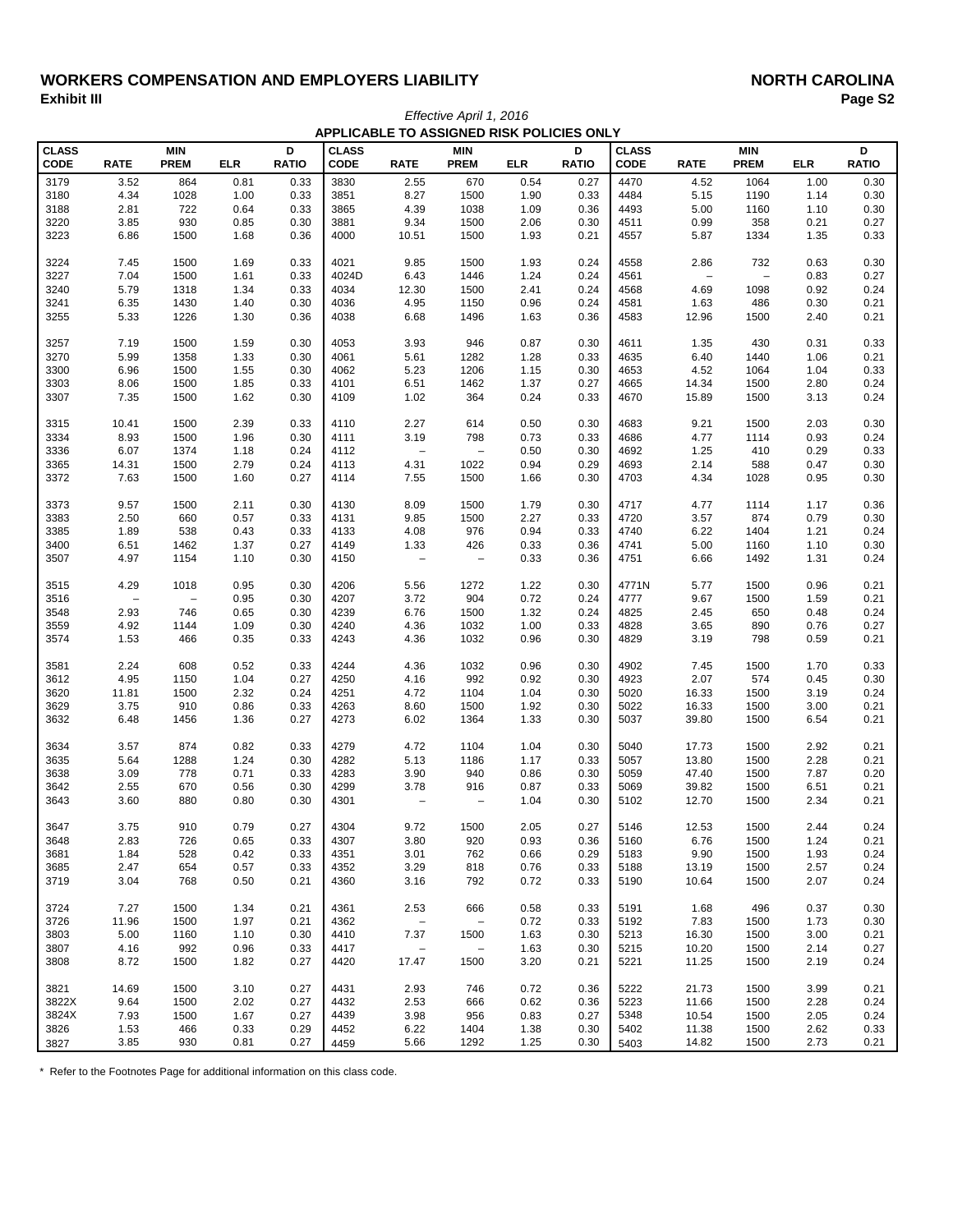#### WORKERS COMPENSATION AND EMPLOYERS LIABILITY<br>Exhibit III Page S3 **Exhibit III Page S3** *Effective April 1, 2016*

|                             |                   |                           |            |                   |                      | APPLICABLE TO ASSIGNED RISK POLICIES ONLY |                           |                          |                   |                      |                          |                           |                          |                   |
|-----------------------------|-------------------|---------------------------|------------|-------------------|----------------------|-------------------------------------------|---------------------------|--------------------------|-------------------|----------------------|--------------------------|---------------------------|--------------------------|-------------------|
| <b>CLASS</b><br><b>CODE</b> | <b>RATE</b>       | <b>MIN</b><br><b>PREM</b> | <b>ELR</b> | D<br><b>RATIO</b> | <b>CLASS</b><br>CODE | <b>RATE</b>                               | <b>MIN</b><br><b>PREM</b> | <b>ELR</b>               | D<br><b>RATIO</b> | <b>CLASS</b><br>CODE | <b>RATE</b>              | <b>MIN</b><br><b>PREM</b> | <b>ELR</b>               | D<br><b>RATIO</b> |
| 5437                        | 12.98             | 1500                      | 2.53       | 0.24              | 6826F                | 10.20                                     | 1500                      | 1.60                     | 0.23              | 7453N                | 1.05                     | $\overline{\phantom{a}}$  | $\overline{\phantom{a}}$ |                   |
| 5443                        | 9.41              | 1500                      | 2.08       | 0.30              | 6834                 | 6.53                                      | 1466                      | 1.37                     | 0.27              | 7502                 | 6.15                     | 1390                      | 1.20                     | 0.24              |
| 5445                        | 22.73             | 1500                      | 4.19       | 0.21              | 6836                 | 10.18                                     | 1500                      | 1.99                     | 0.24              | 7515                 | 2.76                     | 712                       | 0.46                     | 0.21              |
| 5462                        | 15.54             | 1500                      | 3.03       | 0.24              | 6843F                | 23.29                                     | 1500                      | 3.20                     | 0.19              | 7520                 | 7.35                     | 1500                      | 1.63                     | 0.30              |
| 5472                        | 10.13             | 1500                      | 1.66       | 0.21              | 6845F                | 21.04                                     | 1500                      | 2.89                     | 0.19              | 7529X                | 44.16                    | 1500                      | 7.29                     | 0.21              |
| 5473                        | 27.22             | 1500                      | 4.51       | 0.21              | 6854                 | 9.95                                      | 1500                      | 1.64                     | 0.21              | 7538                 | 20.99                    | 1500                      | 3.48                     | 0.21              |
| 5474                        | 16.33             | 1500                      | 3.01       | 0.21              | 6872F                | 22.63                                     | 1500                      | 3.09                     | 0.19              | 7539                 | 5.41                     | 1242                      | 0.99                     | 0.21              |
| 5478                        | 8.24              | 1500                      | 1.60       | 0.24              | 6874F                | 36.64                                     | 1500                      | 5.01                     | 0.19              | 7540                 | 12.65                    | 1500                      | 2.10                     | 0.21              |
| 5479                        | 15.66             | 1500                      | 3.29       | 0.27              | 6882                 | 10.77                                     | 1500                      | 1.77                     | 0.21              | 7580                 | 7.24                     | 1500                      | 1.41                     | 0.24              |
| 5480                        | 13.04             | 1500                      | 2.39       | 0.21              | 6884                 | 13.98                                     | 1500                      | 2.28                     | 0.21              | 7590                 | 9.41                     | 1500                      | 1.98                     | 0.27              |
| 5491                        | 6.96              | 1500                      | 1.28       | 0.21              | 7016M                | 9.08                                      | 1500                      | 1.49                     | 0.21              | 7600                 | 12.58                    | 1500                      | 2.45                     | 0.24              |
| 5506                        | 15.13             | 1500                      | 2.51       | 0.21              | 7024M                | 10.08                                     | 1500                      | 1.65                     | 0.21              | 7601                 | $\overline{\phantom{a}}$ | $\overline{\phantom{a}}$  | 2.45                     | 0.24              |
| 5507                        | 10.79             | 1500                      | 1.98       | 0.21              | 7038M                | 10.99                                     | 1500                      | 1.83                     | 0.20              | 7605                 | 5.31                     | 1222                      | 1.04                     | 0.24              |
| 5508                        | 29.00             | 1500                      | 5.62       | 0.24              | 7046M                | 14.97                                     | 1500                      | 2.46                     | 0.21              | 7610                 | 1.38                     | 436                       | 0.29                     | 0.27              |
| 5535                        | 17.27             | 1500                      | 3.38       | 0.24              | 7047M                | 17.88                                     | 1500                      | 2.76                     | 0.21              | 7611                 | $\qquad \qquad -$        | $\overline{\phantom{m}}$  | 2.45                     | 0.24              |
| 5537                        | 12.63             | 1500                      | 2.46       | 0.24              | 7050M                | 21.68                                     | 1500                      | 3.40                     | 0.20              | 7612                 | $\qquad \qquad -$        | $\overline{\phantom{a}}$  | 2.45                     | 0.24              |
| 5551                        | 38.78             | 1500                      | 6.43       | 0.20              | 7090M                | 12.22                                     | 1500                      | 2.03                     | 0.20              | 7613                 | $\qquad \qquad -$        | $\overline{\phantom{a}}$  | 2.45                     | 0.24              |
| 5606                        | 3.37              | 834                       | 0.62       | 0.21              | 7098M                | 16.63                                     | 1500                      | 2.74                     | 0.21              | 7705                 | 18.95                    | 1500                      | 3.98                     | 0.27              |
| 5610                        | 15.59             | 1500                      | 3.45       | 0.30              | 7099M                | 29.52                                     | 1500                      | 4.59                     | 0.21              | 7710                 | 12.30                    | 1500                      | 2.27                     | 0.21              |
| 5645                        | 32.93             | 1500                      | 6.08       | 0.21              | 7133                 | 10.66                                     | 1500                      | 1.97                     | 0.21              | 7711                 | 12.30                    | 1500                      | 2.27                     | 0.21              |
| 5651                        | $\qquad \qquad -$ | $\overline{\phantom{a}}$  | 6.08       | 0.21              | 7151M                | 12.96                                     | 1500                      | 2.39                     | 0.21              | 7720X                | 4.97                     | 1154                      | 0.97                     | 0.24              |
| 5703                        | 34.67             | 1500                      | 6.74       | 0.24              | 7152M                | 25.56                                     | 1500                      | 4.45                     | 0.21              | 7723X                | 7.76                     | 1500                      | 1.29                     | 0.20              |
| 5705                        | 50.08             | 1500                      | 9.82       | 0.24              | 7153M                | 14.39                                     | 1500                      | 2.65                     | 0.21              | 7855                 | 8.16                     | 1500                      | 1.59                     | 0.24              |
| 5951                        | 0.71              | 302                       | 0.17       | 0.33              | 7222X                | 17.53                                     | 1500                      | 3.40                     | 0.24              | 8001                 | 5.51                     | 1262                      | 1.27                     | 0.33              |
| 6003                        | 23.14             | 1500                      | 4.50       | 0.24              | 7228X                | 17.45                                     | 1500                      | 3.39                     | 0.24              | 8002                 | 4.11                     | 982                       | 0.92                     | 0.30              |
| 6005                        | 13.14             | 1500                      | 2.53       | 0.24              | 7229X                | 26.84                                     | 1500                      | 4.91                     | 0.21              | 8006                 | 7.58                     | 1500                      | 1.68                     | 0.30              |
| 6017                        | 11.22             | 1500                      | 2.17       | 0.24              | 7230X                | 20.25                                     | 1500                      | 4.25                     | 0.27              | 8008                 | 3.04                     | 768                       | 0.70                     | 0.33              |
| 6018                        | 7.86              | 1500                      | 1.51       | 0.24              | 7231                 | 18.01                                     | 1500                      | 3.77                     | 0.27              | 8010                 | 3.19                     | 798                       | 0.73                     | 0.33              |
| 6045                        | 10.51             | 1500                      | 2.04       | 0.24              | 7232X                | 22.65                                     | 1500                      | 4.14                     | 0.21              | 8013                 | 0.89                     | 338                       | 0.20                     | 0.30              |
| 6204                        | 23.95             | 1500                      | 4.42       | 0.21              | 7309F                | 32.12                                     | 1500                      | 4.41                     | 0.19              | 8015                 | 1.94                     | 548                       | 0.43                     | 0.30              |
| 6206                        | 9.06              | 1500                      | 1.49       | 0.21              | 7313F                | 6.57                                      | 1474                      | 0.90                     | 0.19              | 8017                 | 3.75                     | 910                       | 0.87                     | 0.33              |
| 6213                        | 5.61              | 1282                      | 1.03       | 0.21              | 7317F                | 24.93                                     | 1500                      | 3.35                     | 0.19              | 8018                 | 4.95                     | 1150                      | 1.13                     | 0.33              |
| 6214                        | 6.86              | 1500                      | 1.13       | 0.21              | 7323                 | $\qquad \qquad -$                         | $\overline{\phantom{a}}$  | 1.38                     | 0.20              | 8021                 | 5.97                     | 1354                      | 1.32                     | 0.30              |
| 6216                        | 15.99             | 1500                      | 2.63       | 0.21              | 7327F                | 32.73                                     | 1500                      | 4.53                     | 0.19              | 8031                 | 7.63                     | 1500                      | 1.70                     | 0.30              |
| 6217                        | 13.93             | 1500                      | 2.56       | 0.21              | 7333M                | 9.72                                      | 1500                      | 1.59                     | 0.21              | 8032                 | 4.57                     | 1074                      | 1.05                     | 0.33              |
| 6229                        | 9.69              | 1500                      | 1.78       | 0.21              | 7335M                | 10.79                                     | 1500                      | 1.76                     | 0.21              | 8033                 | 3.93                     | 946                       | 0.87                     | 0.30              |
| 6233                        | 6.68              | 1496                      | 1.22       | 0.21              | 7337M                | 19.16                                     | 1500                      | 2.95                     | 0.21              | 8037                 | 4.57                     | 1074                      | 1.05                     | 0.33              |
| 6235                        | 15.15             | 1500                      | 2.49       | 0.21              | 7350F                | 24.73                                     | 1500                      | 3.72                     | 0.20              | 8039                 | 4.95                     | 1150                      | 1.14                     | 0.33              |
| 6236                        | 27.02             | 1500                      | 5.26       | 0.24              | 7360                 | 10.94                                     | 1500                      | 2.13                     | 0.24              | 8044                 | 8.11                     | 1500                      | 1.70                     | 0.27              |
| 6237                        | 4.41              | 1042                      | 0.86       | 0.24              | 7370                 | 15.66                                     | 1500                      | 3.45                     | 0.30              | 8045                 | 1.22                     | 404                       | 0.28                     | 0.33              |
| 6251D                       | 16.22             | 1500                      | 2.94       | 0.21              | 7380                 | 11.71                                     | 1500                      | 2.45                     | 0.27              | 8046                 | 6.20                     | 1400                      | 1.38                     | 0.30              |
| 6252D                       | 10.56             | 1500                      | 1.73       | 0.21              | 7382                 | 11.61                                     | 1500                      | 2.56                     | 0.30              | 8047                 | 2.22                     | 604                       | 0.51                     | 0.33              |
| 6260                        | 15.13             | 1500                      | 2.48       | 0.21              | 7390                 | 11.71                                     | 1500                      | 2.58                     | 0.30              | 8058                 | 6.51                     | 1462                      | 1.44                     | 0.30              |
| 6306                        | 12.32             | 1500                      | 2.26       | 0.21              | 7394M                | 9.74                                      | 1500                      | 1.59                     | 0.21              | 8072                 | 1.71                     | 502                       | 0.39                     | 0.33              |
| 6319                        | 13.75             | 1500                      | 2.53       | 0.21              | 7395M                | 10.82                                     | 1500                      | 1.77                     | 0.21              | 8102                 | 3.24                     | 808                       | 0.74                     | 0.33              |
| 6325                        | 12.63             | 1500                      | 2.32       | 0.21              | 7398M                | 19.21                                     | 1500                      | 2.96                     | 0.21              | 8103                 | 4.97                     | 1154                      | 1.05                     | 0.27              |
| 6400                        | 14.95             | 1500                      | 3.14       | 0.27              | 7402                 | 0.33                                      | 226                       | 0.08                     | 0.30              | 8105                 | 5.05                     | 1170                      | 1.16                     | 0.33              |
| 6503                        | 3.93              | 946                       | 0.90       | 0.33              | 7403                 | 11.71                                     | 1500                      | 2.29                     | 0.24              | 8106                 | 8.78                     | 1500                      | 1.71                     | 0.24              |
| 6504                        | 5.26              | 1212                      | 1.21       | 0.33              | 7405N                | 4.97                                      | 1486                      | 0.97                     | 0.24              | 8107                 | 9.08                     | 1500                      | 1.77                     | 0.24              |
| 6702M*                      | 9.92              | 1500                      | 1.93       | 0.24              | 7420                 | 30.38                                     | 1500                      | 4.93                     | 0.21              | 8111                 | 4.90                     | 1140                      | 1.08                     | 0.30              |
| 6703M*                      | 19.57             | 1500                      | 3.59       | 0.24              | 7421                 | 2.24                                      | 608                       | 0.41                     | 0.21              | 8116                 | 6.25                     | 1410                      | 1.39                     | 0.30              |
| 6704M*                      | 11.02             | 1500                      | 2.14       | 0.24              | 7422                 | 5.13                                      | 1186                      | 0.85                     | 0.21              | 8203                 | 16.02                    | 1500                      | 3.55                     | 0.30              |
| 6801F                       | 6.65              | 1490                      | 1.05       | 0.23              | 7425                 | 6.76                                      | 1500                      | 1.10                     | 0.21              | 8204                 | 7.73                     | 1500                      | 1.51                     | 0.24              |
| 6811                        | 16.71             | 1500                      | 3.25       | 0.24              | 7431N                | 3.16                                      | 1002                      | 0.52                     | 0.21              | 8209                 | 7.50                     | 1500                      | 1.66                     | 0.30              |
| 6824F                       | 20.15             | 1500                      | 3.05       | 0.20              | 7445N                | 1.66                                      | $\overline{\phantom{a}}$  | $\overline{\phantom{a}}$ | $\qquad \qquad -$ | 8215                 | 8.09                     | 1500                      | 1.58                     | 0.24              |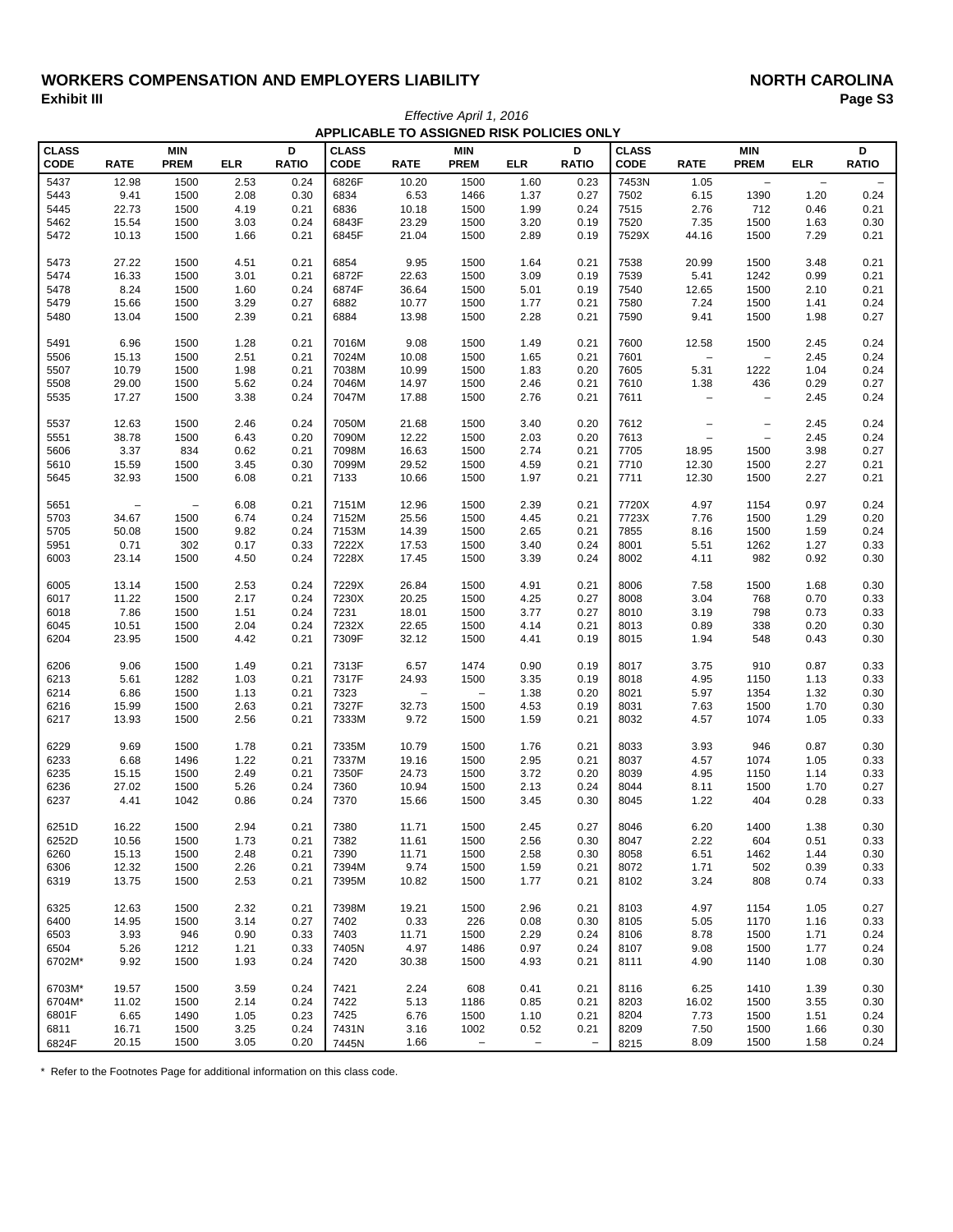#### WORKERS COMPENSATION AND EMPLOYERS LIABILITY<br>Exhibit III Page S4 **Exhibit III Page S4**

|                 |                          |                   |              |              |              |                          | APPLICABLE TO ASSIGNED RISK POLICIES ONLY |              |              |              |      |             |      |              |
|-----------------|--------------------------|-------------------|--------------|--------------|--------------|--------------------------|-------------------------------------------|--------------|--------------|--------------|------|-------------|------|--------------|
| <b>CLASS</b>    |                          | <b>MIN</b>        |              | D            | <b>CLASS</b> |                          | <b>MIN</b>                                |              | D            | <b>CLASS</b> |      | <b>MIN</b>  |      | D            |
| $\mathsf{CODE}$ | <b>RATE</b>              | <b>PREM</b>       | <b>ELR</b>   | <b>RATIO</b> | <b>CODE</b>  | <b>RATE</b>              | <b>PREM</b>                               | <b>ELR</b>   | <b>RATIO</b> | <b>CODE</b>  | RATE | <b>PREM</b> | ELR  | <b>RATIO</b> |
| 8227            | 11.02                    | 1500              | 1.82         | 0.21         | 8842X        | 5.13                     | 1186                                      | 1.14         | 0.30         | 9620         | 2.42 | 644         | 0.51 | 0.27         |
| 8232            | 10.59                    | 1500              | 2.07         | 0.24         | 8848X        | 6.35                     | 1430                                      | 1.41         | 0.30         |              |      |             |      |              |
| 8233            | 6.71                     | 1500              | 1.30         | 0.24         | 8849X        | 6.89                     | 1500                                      | 1.52         | 0.30         |              |      |             |      |              |
| 8235            | 10.59                    | 1500              | 2.35         | 0.30         | 8855         | 0.31                     | 222                                       | 0.07         | 0.30         |              |      |             |      |              |
| 8236X           | 12.47                    | 1500              | 2.42         | 0.24         | 8856         | 0.46                     | 252                                       | 0.10         | 0.30         |              |      |             |      |              |
| 8263            | 13.72                    | 1500              | 2.91         | 0.27         | 8864X        | 3.21                     | 802                                       | 0.71         | 0.30         |              |      |             |      |              |
| 8264            | 10.69                    | 1500              | 2.09         | 0.24         | 8868         | 1.17                     | 394                                       | 0.27         | 0.33         |              |      |             |      |              |
| 8265            | 14.69                    | 1500              | 2.71         | 0.21         | 8869         | 2.81                     | 722                                       | 0.65         | 0.33         |              |      |             |      |              |
| 8279            | 18.24                    | 1500              | 3.40         | 0.20         | 8871         | 0.26                     | 212                                       | 0.06         | 0.33         |              |      |             |      |              |
| 8288            | 17.47                    | 1500              | 3.43         | 0.24         | 8901         | 0.48                     | 256                                       | 0.10         | 0.27         |              |      |             |      |              |
| 8291X           | 10.66                    | 1500              | 2.25         | 0.27         | 9012         | 2.58                     | 676                                       | 0.54         | 0.27         |              |      |             |      |              |
| 8292X           | 8.01                     | 1500              | 1.77         | 0.30         | 9014         | 6.63                     | 1486                                      | 1.47         | 0.30         |              |      |             |      |              |
| 8293X           | 27.47                    | 1500              | 5.36         | 0.24         | 9015         | 7.55                     | 1500                                      | 1.67         | 0.30         |              |      |             |      |              |
| 8304            | 10.31                    | 1500              | 2.01         | 0.24         | 9016         | 6.73                     | 1500                                      | 1.50         | 0.30         |              |      |             |      |              |
| 8350            | 18.24                    | 1500              | 3.36         | 0.21         | 9019         | 5.33                     | 1226                                      | 1.04         | 0.24         |              |      |             |      |              |
| 8380            | 6.02                     | 1364              | 1.27         | 0.27         | 9033         | 4.41                     | 1042                                      | 0.98         | 0.30         |              |      |             |      |              |
| 8381            | 4.39                     | 1038              | 0.93         | 0.27         | 9040         | 7.47                     | 1500                                      | 1.72         | 0.33         |              |      |             |      |              |
| 8385            | 5.94                     | 1348              | 1.16         | 0.24         | 9044         | 3.65                     | 890                                       | 0.84         | 0.33         |              |      |             |      |              |
| 8392            | 5.77                     | 1314              | 1.29         | 0.30         | 9052         | 4.85                     | 1130                                      | 1.12         | 0.33         |              |      |             |      |              |
| 8393            | 3.90                     | 940               | 0.86         | 0.30         | 9058         | 3.34                     | 828                                       | 0.82         | 0.36         |              |      |             |      |              |
|                 |                          |                   |              |              |              |                          |                                           |              |              |              |      |             |      |              |
| 8500            | 12.24                    | 1500              | 2.39         | 0.24         | 9059         | $\overline{\phantom{m}}$ | $\overline{\phantom{a}}$                  | 0.65         | 0.33         |              |      |             |      |              |
| 8601            | 1.22<br>2.37             | 404               | 0.26         | 0.27         | 9060         | 2.83                     | 726                                       | 0.65         | 0.33         |              |      |             |      |              |
| 8602<br>8603    |                          | 634<br>200        | 0.50<br>0.04 | 0.27<br>0.30 | 9061<br>9062 | 2.50<br>3.16             | 660<br>792                                | 0.62<br>0.77 | 0.36<br>0.36 |              |      |             |      |              |
| 8606            | 0.20<br>7.19             | 1500              | 1.32         | 0.21         | 9063         | 2.35                     | 630                                       | 0.55         | 0.34         |              |      |             |      |              |
|                 |                          |                   |              |              |              |                          |                                           |              |              |              |      |             |      |              |
| 8709F           | 10.23                    | 1500              | 1.41         | 0.19         | 9077F        | 4.58                     | 1076                                      | 0.79         | 0.29         |              |      |             |      |              |
| 8710            | $\overline{\phantom{m}}$ | $\qquad \qquad -$ | 0.98         | 0.24         | 9082         | 2.93                     | 746                                       | 0.72         | 0.36         |              |      |             |      |              |
| 8719            | 7.27                     | 1500              | 1.20         | 0.21         | 9083         | 3.04                     | 768                                       | 0.74         | 0.36         |              |      |             |      |              |
| 8720            | 4.29                     | 1018              | 0.84         | 0.24         | 9084         | 3.24                     | 808                                       | 0.72         | 0.30         |              |      |             |      |              |
| 8721            | 0.69                     | 298               | 0.13         | 0.24         | 9089         | 3.72                     | 904                                       | 0.87         | 0.34         |              |      |             |      |              |
| 8723            | 0.41                     | 242               | 0.09         | 0.30         | 9093         | 3.14                     | 788                                       | 0.72         | 0.34         |              |      |             |      |              |
| 8725            | 5.46                     | 1252              | 1.07         | 0.24         | 9101         | 7.19                     | 1500                                      | 1.66         | 0.33         |              |      |             |      |              |
| 8726F           | 6.42                     | 1444              | 1.01         | 0.23         | 9102         | 6.89                     | 1500                                      | 1.53         | 0.30         |              |      |             |      |              |
| 8734M           | 1.30                     | 420               | 0.26         | 0.24         | 9154         | 4.34                     | 1028                                      | 0.96         | 0.30         |              |      |             |      |              |
| 8737M           | 1.17                     | 394               | 0.23         | 0.24         | 9156         | 5.41                     | 1242                                      | 1.14         | 0.27         |              |      |             |      |              |
| 8738M           | 2.32                     | 624               | 0.43         | 0.24         | 9170         | 14.72                    | 1500                                      | 2.44         | 0.20         |              |      |             |      |              |
| 8742            | 0.97                     | 354               | 0.19         | 0.24         | 9178         | 15.84                    | 1500                                      | 3.92         | 0.36         |              |      |             |      |              |
| 8745            | 11.56                    | 1500              | 2.45         | 0.27         | 9179         | 25.77                    | 1500                                      | 5.93         | 0.33         |              |      |             |      |              |
| 8748            | 1.58                     | 476               | 0.33         | 0.27         | 9180         | 10.28                    | 1500                                      | 2.03         | 0.24         |              |      |             |      |              |
| 8755            | 1.05                     | 370               | 0.21         | 0.24         | 9182         | 4.69                     | 1098                                      | 1.05         | 0.30         |              |      |             |      |              |
| 8799            | 1.22                     | 404               | 0.27         | $0.30\,$     | 9186         | 30.66                    | 1500                                      | 5.69         | 0.21         |              |      |             |      |              |
| 8800            | 3.06                     | 772               | 0.75         | 0.36         | 9220         | 11.15                    | 1500                                      | 2.34         | 0.27         |              |      |             |      |              |
| 8803            | 0.20                     | 200               | 0.04         | 0.24         | 9402         | 11.94                    | 1500                                      | 2.32         | 0.24         |              |      |             |      |              |
| 8805M           | 0.46                     | 252               | 0.10         | 0.30         | 9403         | 18.93                    | 1500                                      | 3.48         | 0.21         |              |      |             |      |              |
| 8810            | 0.33                     | 226               | 0.08         | 0.30         | 9410         | 6.22                     | 1404                                      | 1.38         | 0.30         |              |      |             |      |              |
| 8814M           | 0.41                     | 242               | 0.09         | 0.30         | 9501         | 7.91                     | 1500                                      | 1.66         | 0.27         |              |      |             |      |              |
| 8815M           | 0.79                     | 318               | 0.18         | 0.30         | 9505         | 8.27                     | 1500                                      | 1.74         | 0.27         |              |      |             |      |              |
| 8820            | 0.33                     | 226               | 0.07         | 0.27         | 9516         | 12.96                    | 1500                                      | 2.53         | 0.24         |              |      |             |      |              |
| 8824            | 7.24                     | 1500              | 1.67         | 0.33         | 9519         | 9.01                     | 1500                                      | 1.76         | 0.24         |              |      |             |      |              |
| 8825            | 3.62                     | 884               | 0.89         | 0.36         | 9521         | 10.99                    | 1500                                      | 2.15         | 0.24         |              |      |             |      |              |
| 8826            | 6.96                     | 1500              | 1.54         | 0.30         | 9522         | 4.08                     | 976                                       | 0.90         | 0.30         |              |      |             |      |              |
| 8831            | 3.09                     | 778               | 0.69         | 0.30         | 9534         | 16.79                    | 1500                                      | 3.07         | 0.21         |              |      |             |      |              |
| 8832            | 0.87                     | 334               | 0.19         | 0.30         | 9554         | 33.01                    | 1500                                      | 6.10         | 0.21         |              |      |             |      |              |
| 8833            | 3.39                     | 838               | 0.75         | 0.30         | 9586         | 1.30                     | 420                                       | 0.32         | 0.36         |              |      |             |      |              |
| 8835            | 5.94                     | 1348              | 1.32         | 0.30         | 9600         | 4.95                     | 1150                                      | 1.13         | 0.33         |              |      |             |      |              |

*Effective April 1, 2016*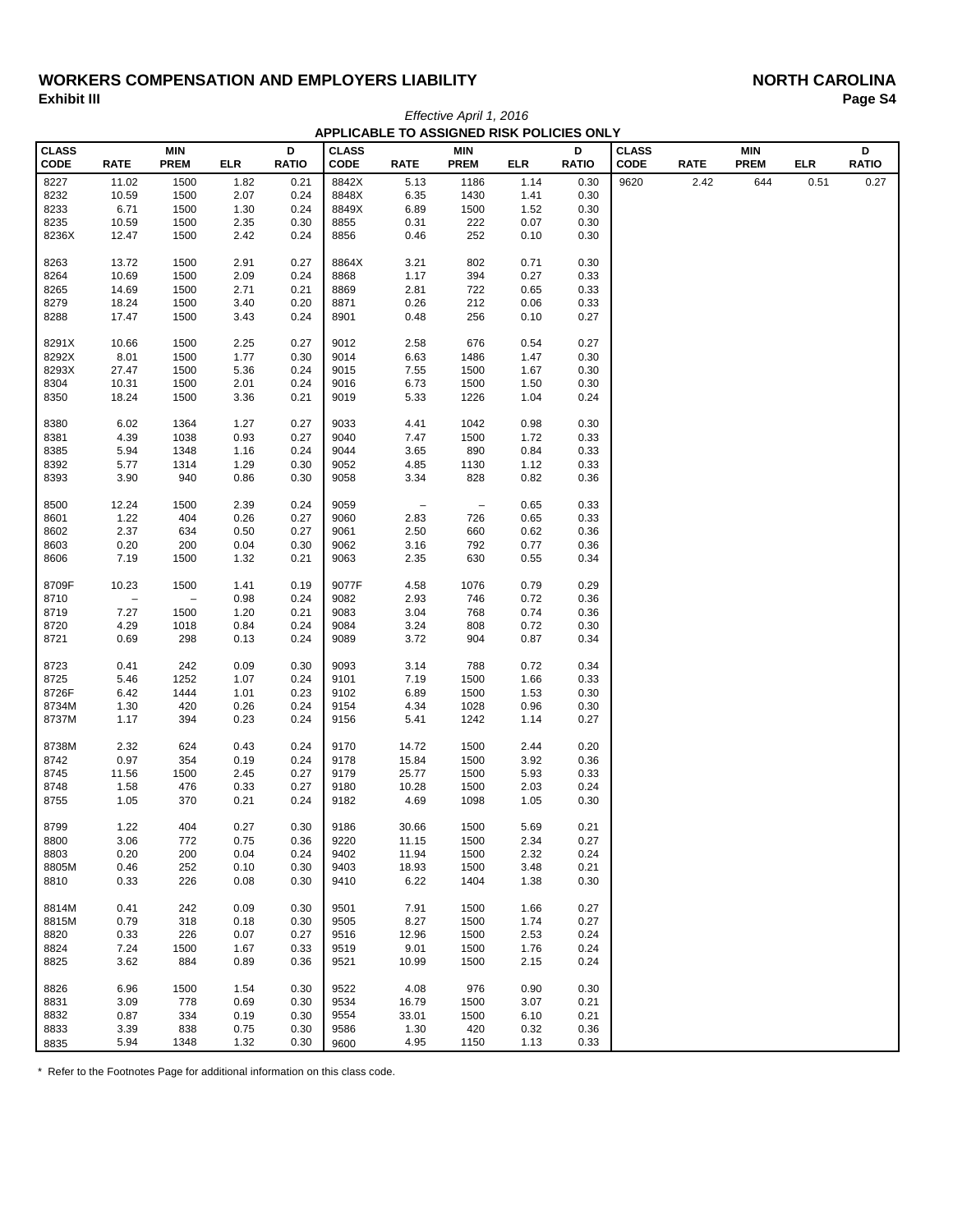#### *Effective April 1, 2016* **APPLICABLE TO ASSIGNED RISK POLICIES ONLY**

#### **FOOTNOTES**

- A Minimum Premium \$100 per ginning location for policy minimum premium computation.
- D Rate for classification already includes the specific disease loading shown in the table below. See *Basic Manual* Rule 3-A-7.

|          | Disease |        |          | Disease |        |          | Disease |        |
|----------|---------|--------|----------|---------|--------|----------|---------|--------|
| Code No. | Loading | Symbol | Code No. | Loading | Symbol | Code No. | Loading | Symbol |
| 0059D    | 0.87    | S      | 1624D    | 0.05    | S      | 3082D    | 0.13    | S      |
| 0065D    | 0.20    | S      | 1741D    | 0.87    | S      | 3085D    | 0.18    | S      |
| 0066D    | 0.20    | S      | 1803D    | 1.63    | S      | 4024D    | 0.05    | S      |
| 0067D    | 0.20    | S      | 1852D    | 0.15    | Asb    | 6251D    | 0.10    | S      |
| 1165XD   | 0.08    | S      | 3081D    | 0.18    |        | 6252D    | 0.08    | S      |
|          |         |        |          |         |        |          |         |        |

Asb=Asbestos, S=Silica

- F Rate provides for coverage under the United States Longshore and Harbor Workers Compensation Act and its extensions. Rate includes a provision for USL&HW Assessment.
- M Risks are subject to Admiralty Law or Federal Employers Liability Act (FELA). However, the published rate is for risks that voluntarily purchase standard workers compensation and employers liability coverage. A provision for the USL&HW Assessment is included for those classifications under Program II USL Act. The listed codes of 6702, 6703, 6704, 7151, 7152, 7153, 8734, 8737, 8738, 8805, 8814, and 8815 under the Federal Employers' Liability Act (FELA) for employees of interstate railroads are not applicable in the residual market.
- N This code is part of a ratable / non-ratable group shown below. The statistical non-ratable code and corresponding rate are applied in addition to the basic classification when determining premium.

| Class | Non-Ratable  |
|-------|--------------|
| Code  | Element Code |
| 4771  | 0771         |
| 7405  | 7445         |
| 7431  | 7453         |

- P Classification is computed on a per capita basis.
- X Refer to special classification phraseology in these pages which is applicable in this state.

#### **\* Class Codes with Specific Footnotes**

- 2705 An upset payroll of \$4.00 per cord shall be used for premium computation purposes in all instances.
- 6702 Rate and rating values only appropriate for laying or relaying of tracks or maintenance of way no work on elevated railroads. Otherwise, assign appropriate construction or erection code rate and elr each x 1.215.
- 6703 Rate and rating values only appropriate for laying or relaying of tracks or maintenance of way no work on elevated railroads. Otherwise, assign appropriate construction or erection class rate x 2.396 and elr x 2.26.
- 6704 Rate and rating values only appropriate for laying or relaying of tracks or maintenance of way no work on elevated railroads. Otherwise, assign appropriate construction or erection class rate and elr each x 1.35.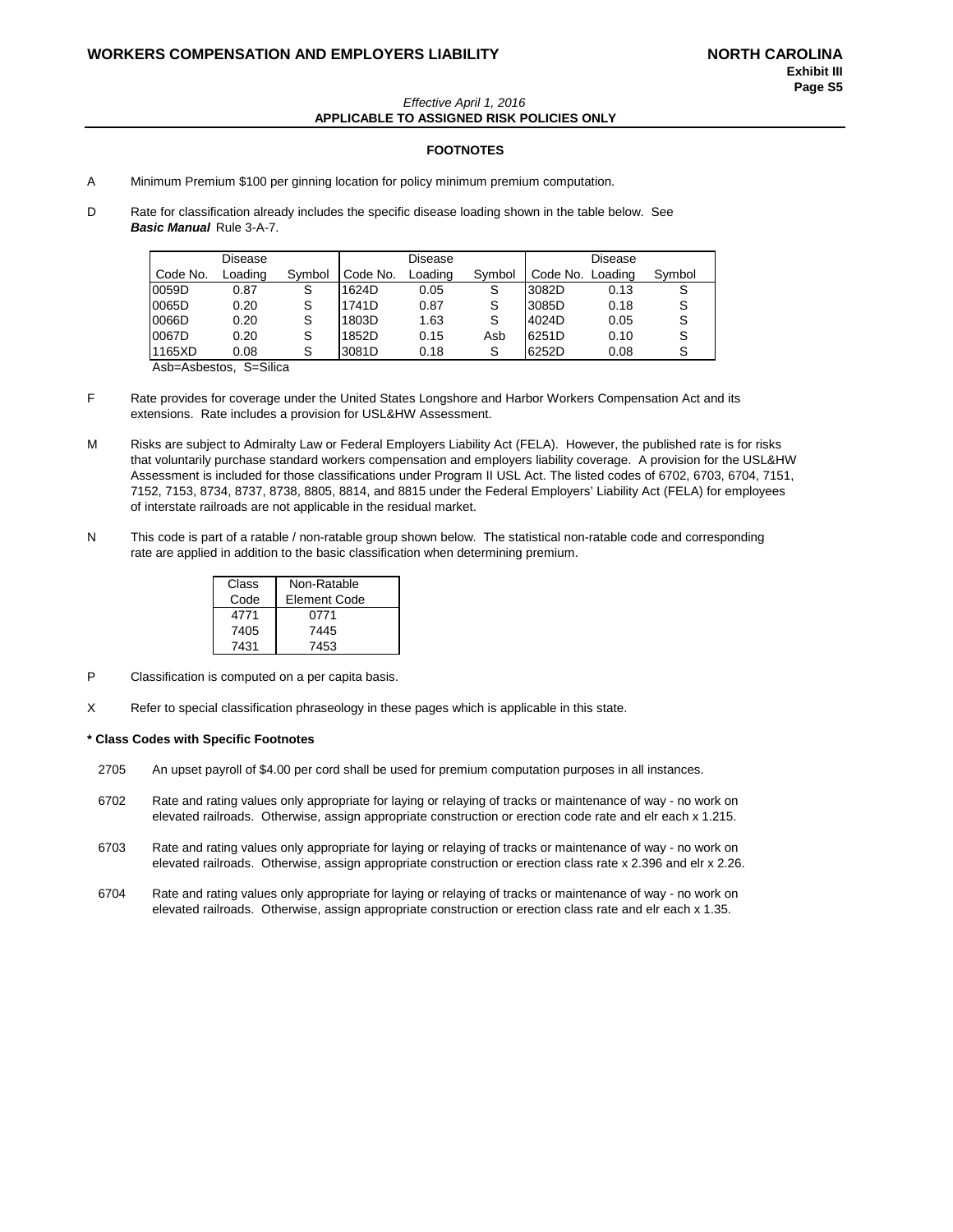#### **APPLICABLE TO ASSIGNED RISK POLICIES ONLY** *Effective April 1, 2016*

#### **MISCELLANEOUS VALUES**

**Basis of premium** applicable in accordance with *Basic Manual* footnote instructions for Code 7370 --

| "Taxicab Co.": " | \$65,200<br>\$43,500 |
|------------------|----------------------|
|                  | \$0.01               |
|                  | \$160                |

**Loss Sensitive Rating Plan (LSRP)** - The factors which are used in the calculation of the LSRP are as follows:

| <b>Basic Premium Factor</b> | 0.40  | Loss Development Factors |
|-----------------------------|-------|--------------------------|
| Minimum Premium Factor      | 0.75  | 0.20<br>1st Adjustment   |
| Maximum Premium Factor      | 1.75  | 0.12<br>2nd Adjustment   |
| Loss Conversion Factor      | 1.17  | 0.09<br>3rd Adjustment   |
| <b>Tax Multiplier</b>       | 1.031 | 0.06<br>4th Adiustment   |

| Maximum Weekly Payroll applicable in accordance with Basic Manual Rule 2-E-1 -- "Executive Officers"               |          |
|--------------------------------------------------------------------------------------------------------------------|----------|
| and the <b>Basic Manual</b> footnote instructions for Code 9178 -- "Athletic Sports or Park: Non-Contact           |          |
|                                                                                                                    | \$1.700  |
| <b>Minimum Weekly Payroll</b> applicable in accordance with <b>Basic Manual</b> Rule 2-E-1 -- "Executive Officers" | \$850    |
| <b>Premium Determination for Partners and Sole Proprietors</b> in accordance with <b>Basic Manual</b>              |          |
|                                                                                                                    | \$43,500 |

**Premium Reduction Percentages** - The following percentages are applicable by deductible amount and hazard group for total losses on a per claim basis:

|                   |      | <b>Total Losses</b> |      |      |      |      |      |  |  |  |  |  |  |
|-------------------|------|---------------------|------|------|------|------|------|--|--|--|--|--|--|
| <b>Deductible</b> |      | <b>HAZARD GROUP</b> |      |      |      |      |      |  |  |  |  |  |  |
| Amount            | А    | в                   | С    | D    | Е    | F    | G    |  |  |  |  |  |  |
| \$100             | 0.6% | 0.4%                | 0.4% | 0.3% | 0.2% | 0.1% | 0.1% |  |  |  |  |  |  |
| \$200             | 1.1% | 0.8%                | 0.7% | 0.5% | 0.3% | 0.2% | 0.2% |  |  |  |  |  |  |
| \$300             | 1.5% | 1.2%                | 1.0% | 0.7% | 0.5% | 0.3% | 0.3% |  |  |  |  |  |  |
| \$400             | 1.9% | 1.4%                | 1.2% | 0.9% | 0.6% | 0.4% | 0.4% |  |  |  |  |  |  |
| \$500             | 2.2% | 1.7%                | 1.4% | 1.0% | 0.7% | 0.5% | 0.4% |  |  |  |  |  |  |
| \$1,000           | 3.4% | 2.7%                | 2.3% | 1.7% | 1.3% | 0.9% | 0.8% |  |  |  |  |  |  |
| \$1,500           | 4.4% | 3.4%                | 2.9% | 2.2% | 1.7% | 1.2% | 1.0% |  |  |  |  |  |  |
| \$2,000           | 5.1% | 4.0%                | 3.5% | 2.6% | 2.0% | 1.5% | 1.3% |  |  |  |  |  |  |
| \$2,500           | 5.8% | 4.5%                | 3.9% | 3.0% | 2.4% | 1.7% | 1.5% |  |  |  |  |  |  |
| \$5,000           | 8.2% | 6.5%                | 5.8% | 4.6% | 3.7% | 2.9% | 2.4% |  |  |  |  |  |  |

|  | \$0.02 |
|--|--------|
|--|--------|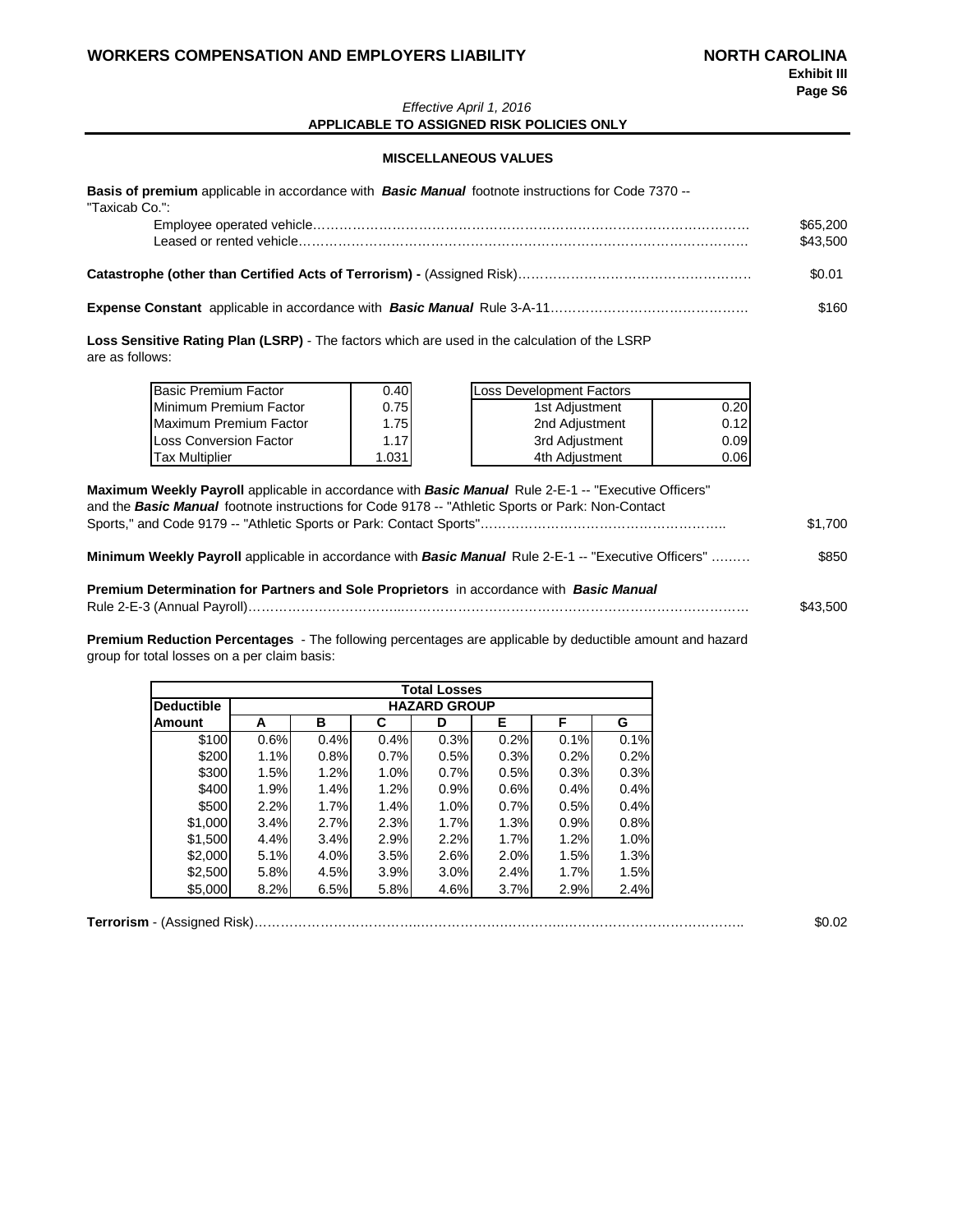#### **APPLICABLE TO ASSIGNED RISK POLICIES ONLY** *Effective April 1, 2016*

#### **MISCELLANEOUS VALUES (cont.)**

# **United States Longshore and Harbor Workers' Compensation Coverage Percentage** applicable only in connection with *Basic Manual* Rule 3-A-4….…..….…..................................................................…….…… 92% (Multiply a Non-F classification rate by a factor of 1.92 to adjust for differences in benefits and loss-based expenses. This factor is the product of the adjustment for differences in benefits (1.82) and the adjustment for differences in loss-based expenses (1.053).)

#### **Experience Rating Eligibility**

A risk is eligible for experience rating when the payrolls or other exposures developed in the last year or last two years of the experience period produced a premium of at least \$10,000. If more than two years, an average annual premium of at least \$5,000 is required. These amounts are applicable for ratings effective date April 1, 2016 and subsequent. The *Experience Rating Plan Manual* should be referenced for the latest approved eligibility amounts by state.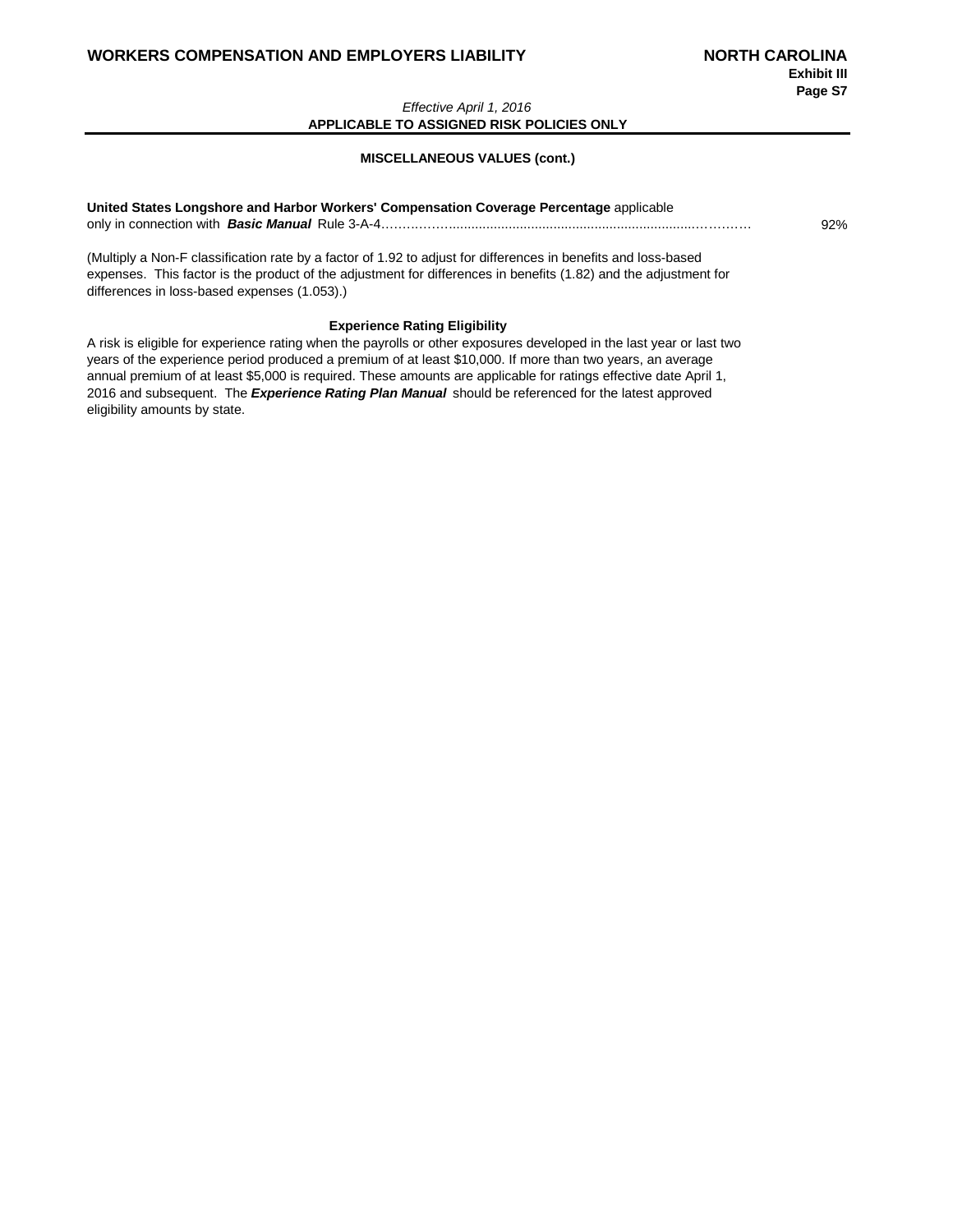#### **EXPERIENCE RATING PLAN MANUAL <b>NORTH CAROLINA**

**Exhibit III**

### *Effective April 1, 2016* **Page S8 TABLE OF WEIGHTING VALUES APPLICABLE TO ALL POLICIES**

|                                       |           |               | Experience Rating Program - ERA        |             |               |
|---------------------------------------|-----------|---------------|----------------------------------------|-------------|---------------|
| <b>Expected</b>                       |           | Weighting     | <b>Expected</b>                        |             | Weighting     |
| Losses                                |           | <b>Values</b> | Losses                                 |             | <b>Values</b> |
|                                       |           |               |                                        |             |               |
| 0<br>$\sim$                           | 2,523     | 0.04          | 1,422,973<br>$\overline{\phantom{a}}$  | 1,501,463   | 0.44          |
| 2,524<br>$\overline{\phantom{a}}$     | 10,201    | 0.05          | 1,501,464<br>--                        | 1,584,498   | 0.45          |
| 10,202<br>$\overline{\phantom{a}}$    | 18,042    | 0.06          | 1,584,499<br>$\overline{\phantom{a}}$  | 1,672,484   | 0.46          |
| 18,043<br>$\overline{\phantom{a}}$    | 26,054    | 0.07          | 1,672,485<br>$\overline{\phantom{a}}$  | 1,765,880   | 0.47          |
| 26,055<br>$\overline{\phantom{a}}$    | 34,240    | 0.08          | 1,765,881<br>$\overline{\phantom{a}}$  | 1,865,201   | 0.48          |
| 34,241<br>$\overline{\phantom{a}}$    | 57,270    | 0.09          | 1,865,202<br>$\overline{\phantom{a}}$  | 1,971,029   | 0.49          |
| 57,271<br>--                          | 85,248    | 0.10          | 1,971,030<br>$\overline{\phantom{a}}$  | 2,084,026   | 0.50          |
| 85,249<br>--                          | 110,135   | 0.11          | 2,084,027<br>--                        | 2,204,949   | 0.51          |
| 110,136<br>$\overline{\phantom{a}}$   | 134,366   | 0.12          | 2,204,950<br>$\overline{\phantom{a}}$  | 2,334,662   | 0.52          |
| 134,367<br>$\qquad \qquad -$          | 158,601   | 0.13          | 2,334,663<br>$\overline{\phantom{a}}$  | 2,474,160   | 0.53          |
| 158,602<br>$\ddot{\phantom{a}}$       | 183,134   | 0.14          | 2,474,161<br>$\overline{\phantom{a}}$  | 2,624,594   | 0.54          |
| 183,135<br>$\overline{\phantom{a}}$   | 208,132   | 0.15          | 2,624,595<br>$\overline{\phantom{a}}$  | 2,787,304   | 0.55          |
| 208,133<br>$\overline{\phantom{a}}$   | 233,707   | 0.16          | 2,787,305<br>$\overline{\phantom{a}}$  | 2,963,858   | 0.56          |
| 233,708<br>۰.                         | 259,945   | 0.17          | 2,963,859<br>$\overline{\phantom{a}}$  | 3,156,101   | 0.57          |
| 259,946<br>$\overline{\phantom{a}}$   | 286,915   | 0.18          | 3,156,102<br>$\overline{\phantom{a}}$  | 3,366,223   | 0.58          |
| 286,916<br>$\overline{\phantom{a}}$   | 314,683   | 0.19          | 3,366,224<br>$\overline{\phantom{a}}$  | 3,596,841   | 0.59          |
| 314,684<br>$\overline{\phantom{a}}$   | 343,308   | 0.20          | 3,596,842<br>$\overline{\phantom{a}}$  | 3,851,108   | 0.60          |
| 343,309<br>$\overline{\phantom{a}}$   | 372,849   | 0.21          | 3,851,109<br>$\overline{\phantom{a}}$  | 4,132,859   | 0.61          |
| 372,850<br>$\overline{\phantom{a}}$   | 403,365   | 0.22          | 4,132,860<br>$\overline{\phantom{a}}$  | 4,446,806   | 0.62          |
| 403,366<br>$\overline{\phantom{a}}$   | 434,917   | 0.23          | 4,446,807<br>$\overline{\phantom{a}}$  | 4,798,804   | 0.63          |
| 434,918<br>$\overline{\phantom{a}}$   | 467,568   | 0.24          | 4,798,805<br>$\overline{\phantom{a}}$  | 5,196,216   | 0.64          |
| 467,569<br>$\overline{\phantom{a}}$   | 501,384   | 0.25          | 5,196,217<br>$\overline{\phantom{a}}$  | 5,648,439   | 0.65          |
| 501,385<br>$\overline{\phantom{a}}$   | 536,436   | 0.26          | 5,648,440<br>$\overline{\phantom{a}}$  | 6,167,655   | 0.66          |
| 536,437<br>--                         | 572,798   | 0.27          | 6,167,656<br>$\overline{\phantom{a}}$  | 6,769,940   | 0.67          |
| 572,799<br>$\overline{\phantom{a}}$   | 610,550   | 0.28          | 6,769,941<br>$\overline{\phantom{a}}$  | 7,476,966   | 0.68          |
| 610,551<br>--                         | 649,778   | 0.29          | 7,476,967<br>$\overline{\phantom{a}}$  | 8,318,659   | 0.69          |
| 649,779<br>$\overline{\phantom{a}}$   | 690,572   | 0.30          | 8,318,660<br>$\overline{\phantom{a}}$  | 9,337,545   | 0.70          |
| 690,573<br>$\overline{\phantom{a}}$   | 733,032   | 0.31          | 9,337,546<br>$\overline{\phantom{a}}$  | 10,596,164  | 0.71          |
| 733,033<br>--                         | 777,266   | 0.32          | 10,596,165<br>$\overline{\phantom{a}}$ | 12,190,409  | 0.72          |
| 777,267<br>$\overline{\phantom{a}}$   | 823,388   | 0.33          | 12,190,410<br>$\overline{\phantom{a}}$ | 14,275,184  | 0.73          |
| 823,389<br>$\overline{\phantom{a}}$   | 871,526   | 0.34          | 14,275,185<br>$\overline{\phantom{a}}$ | 17,118,052  | 0.74          |
| 871,527<br>$\overline{\phantom{a}}$   | 921,816   | 0.35          | 17,118,053<br>$\overline{\phantom{a}}$ | 21,224,408  | 0.75          |
| 921,817<br>$\overline{\phantom{a}}$   | 974,408   | 0.36          | 21,224,409<br>$\overline{\phantom{a}}$ | 27,677,244  | 0.76          |
| 974,409<br>$\overline{\phantom{a}}$   | 1,029,465 | 0.37          | 27,677,245<br>$\overline{\phantom{a}}$ | 39,292,334  | 0.77          |
| 1,029,466<br>$\overline{\phantom{a}}$ | 1,087,166 | 0.38          | 39,292,335<br>$\overline{\phantom{a}}$ | 66,394,187  | 0.78          |
| 1,087,167<br>$\qquad \qquad -$        | 1,147,708 | 0.39          | 66,394,188                             | 201,903,391 | 0.79          |
| 1,147,709<br>$\overline{\phantom{a}}$ | 1,211,308 | 0.40          | 201,903,392                            | AND OVER    | 0.80          |
| 1,211,309<br>$\overline{\phantom{a}}$ | 1,278,204 | 0.41          |                                        |             |               |
| 1,278,205<br>$\overline{\phantom{a}}$ | 1,348,661 | 0.42          |                                        |             |               |
|                                       |           |               |                                        |             |               |
| 1,348,662<br>$\overline{\phantom{a}}$ | 1,422,972 | 0.43          |                                        |             |               |

|                                                                                         | 12.05     |
|-----------------------------------------------------------------------------------------|-----------|
|                                                                                         | \$301.500 |
|                                                                                         | \$603,000 |
|                                                                                         | \$469,500 |
|                                                                                         | \$939,000 |
|                                                                                         | \$55,000  |
|                                                                                         | \$16,000  |
|                                                                                         | 1.80      |
| (Multiply a Non-F classification ELR by the USL&HW Act - Expected Loss Factor of 1.80.) |           |
|                                                                                         |           |